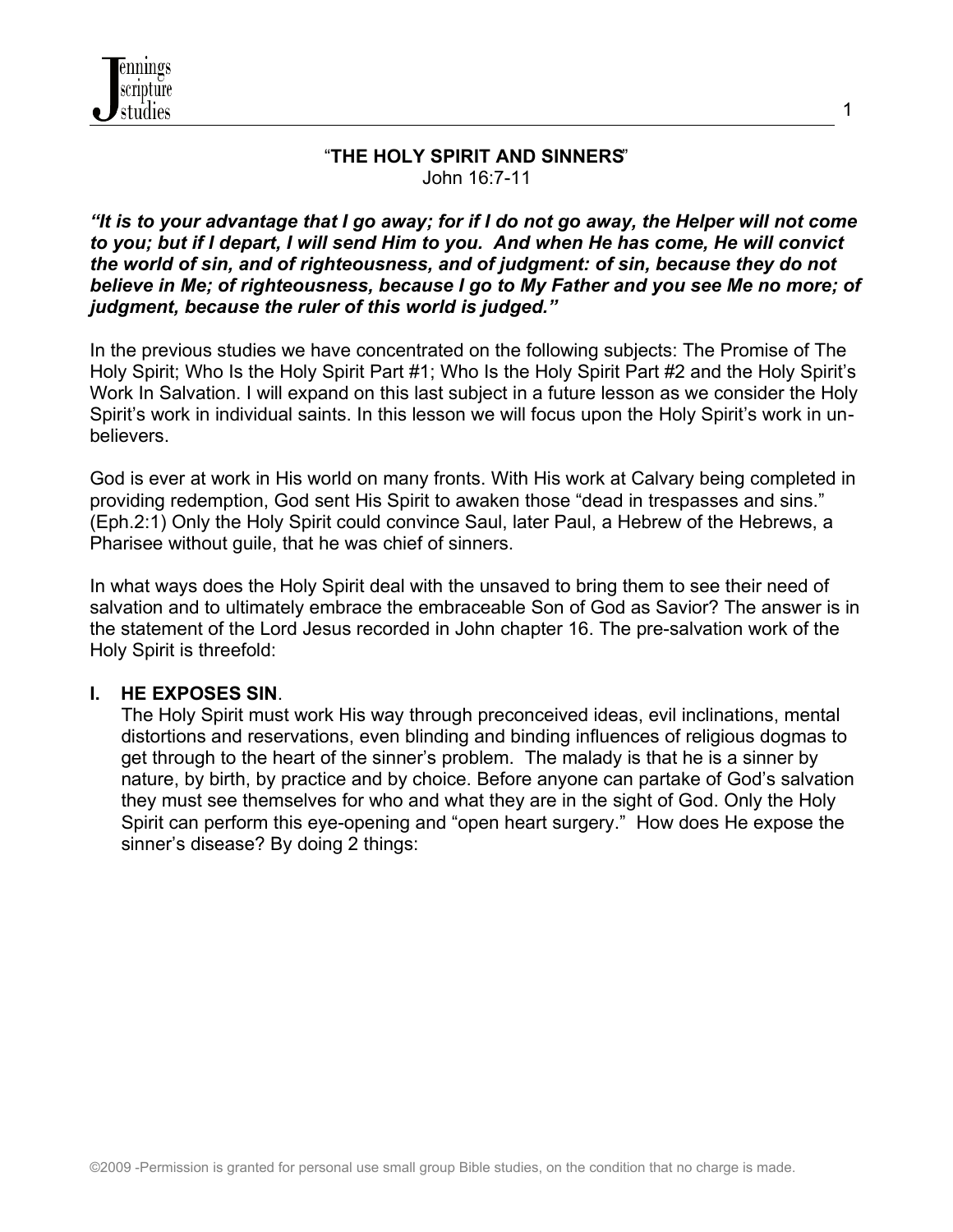## **A. BY CHARGING THE SINNER WITH SIN.**

John 16:8 "He will convict the world of sin." Conviction is not possible unless there is a charge. Therefore, the Holy Spirit charges the sinner with being guilty before a Holy God, the Judge of the universe.

 What is the charge against the unsaved? "When he comes he will convict the world of sin - of sin, because they believe not on me." (v.8,9) With what sin are sinners charged with specifically? It is the charge of unbelief – not believing in Jesus Christ for salvation - "of sin, because they do not believe in Me" said Jesus.

Read what the Judge said in another case: "I said to you that you will die in your sins; for if you do not believe that I am He, you will die in your sins." That was Jesus speaking. (John 8:24-25) The Holy Spirit exposes the sin of not believing savingly in Jesus Christ.

## **B. BY CONVICTING THE SINNER OF SIN.**

Having been charged with the sin of not believing in Jesus Christ**,** the Holy Spirit now brings to bear conviction. To convict or convince means: "to prove guilty". It always implies the presentation of evidence. It is a verdict that is legal in character; the verdict results in the fear of God's judgment which is brought to bear heavily upon the guilty party's conscience, resulting in agony of soul.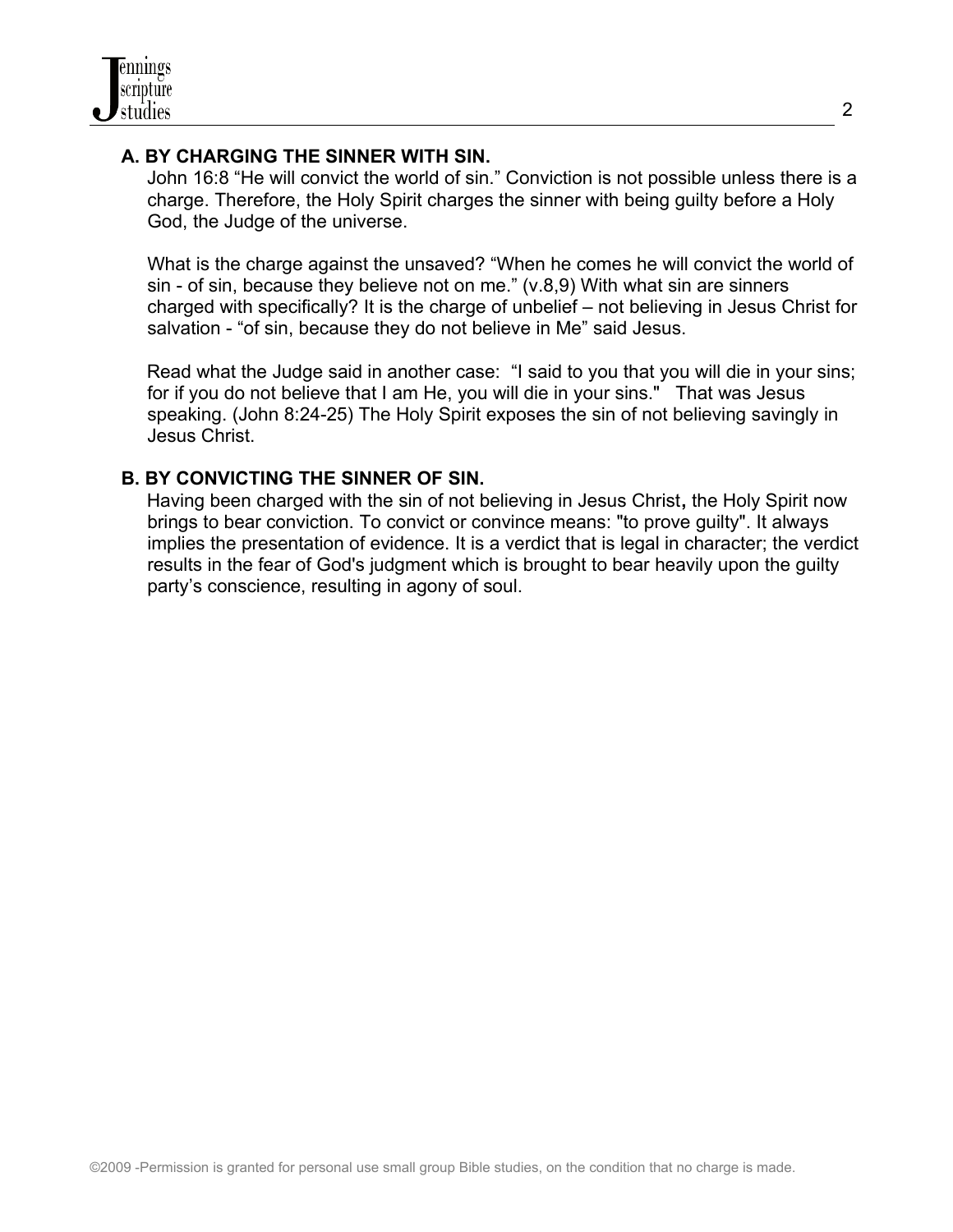Note that in verse 7 the Lord Jesus said, "If I do not go away the Helper (or Comforter) will not come to you." The Holy Spirit comes to bring Comfort to the saved. But look at Verse 8: "When he comes he will convict the world of sin." That's uncomfortable to the sinner. The Holy Spirit is given to comfort Christians and to make the sinner uncomfortable! That sense of discomfort is the Holy Spirit doing His work – that work is called "conviction."

When the sinning person hears the truth of God's Word there is discomfort – that is the Holy Spirit convicting. That is why a disobedient Christian and a disbelieving sinner tries to avoid hearing the Word of God. For, as the Psalm writer said, "The entrance of the Word gives light." (Psalm 119:130) The Holy Spirit shines the light on the darkness within us and that is uncomfortable – that discomfort is conviction.

The Holy Spirit exposes the sinner's sin of not believing in Jesus Christ thus convict- Ing them that he/she is guilty before God. The Holy Spirit not only exposes the sin of unbelief but furthermore,

### **II. HE EXALTS RIGHTEOUSNESS**.

John 16:8 - "And when He has come, He will convict the world of sin, and of right eousness" and v.10 "of righteousness, because I go to My Father and you see Me no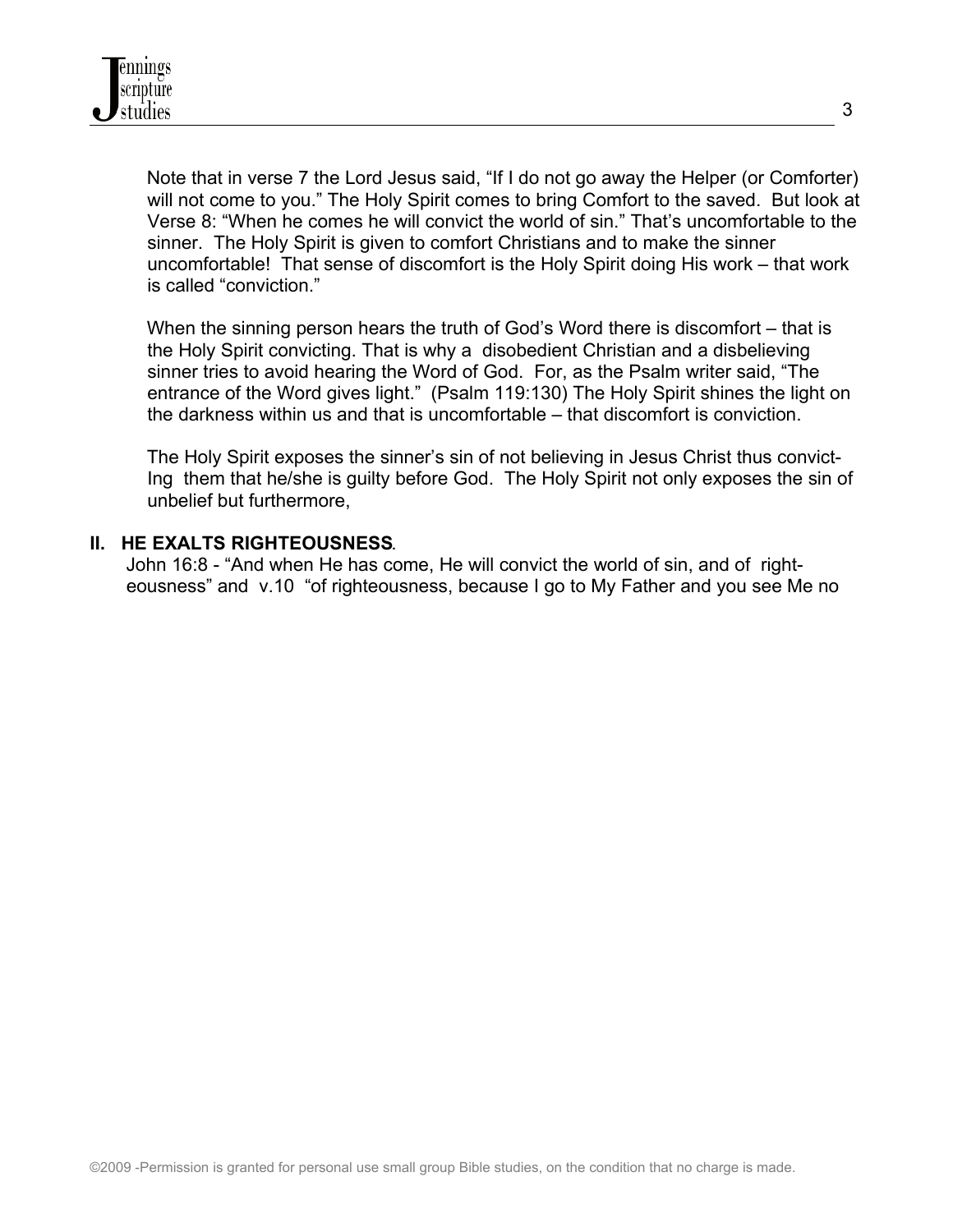more."

# **A. THE RIGHTEOUS ONE**.

 When the sinner rejects Jesus Christ he is rejecting the righteousness of God personified in the person of Jesus Christ.. (I John 2:29) Once righteousness walked on earth in the person of the incarnate God-Man. Jeremiah 23:6 reads, "this is his name whereby he shall be called, THE LORD OUR RIGHTEOUSNESS."

 Unrighteous hands crucified the righteous Son of God. Jesus died, was buried and arose ascending back to the Father. "I go to My Father and you see Me no more." The righteousness which the world rejected has been received into heaven and is enthroned there. What a condemnation of the world of mankind!

## **B. THE UNRIGHTEOUS ONES**.

The Holy Spirit's work is to convince mankind that they are devoid of righteousness and have rejected The Righteous One. The sentence of God as He looks upon the world is this: "There is none righteous, no not one." (Rom. 3:10) The Spirit of God reminds the sinner that he has no righteousness and points him to the Lord Jesus Who is our righteousness! The unrighteous can become righteous if they but yield to the ministry of the Holy Spirit as The Word stipulates: "If you confess with your mouth the Lord Jesus and believe in your heart that God has raised Him from the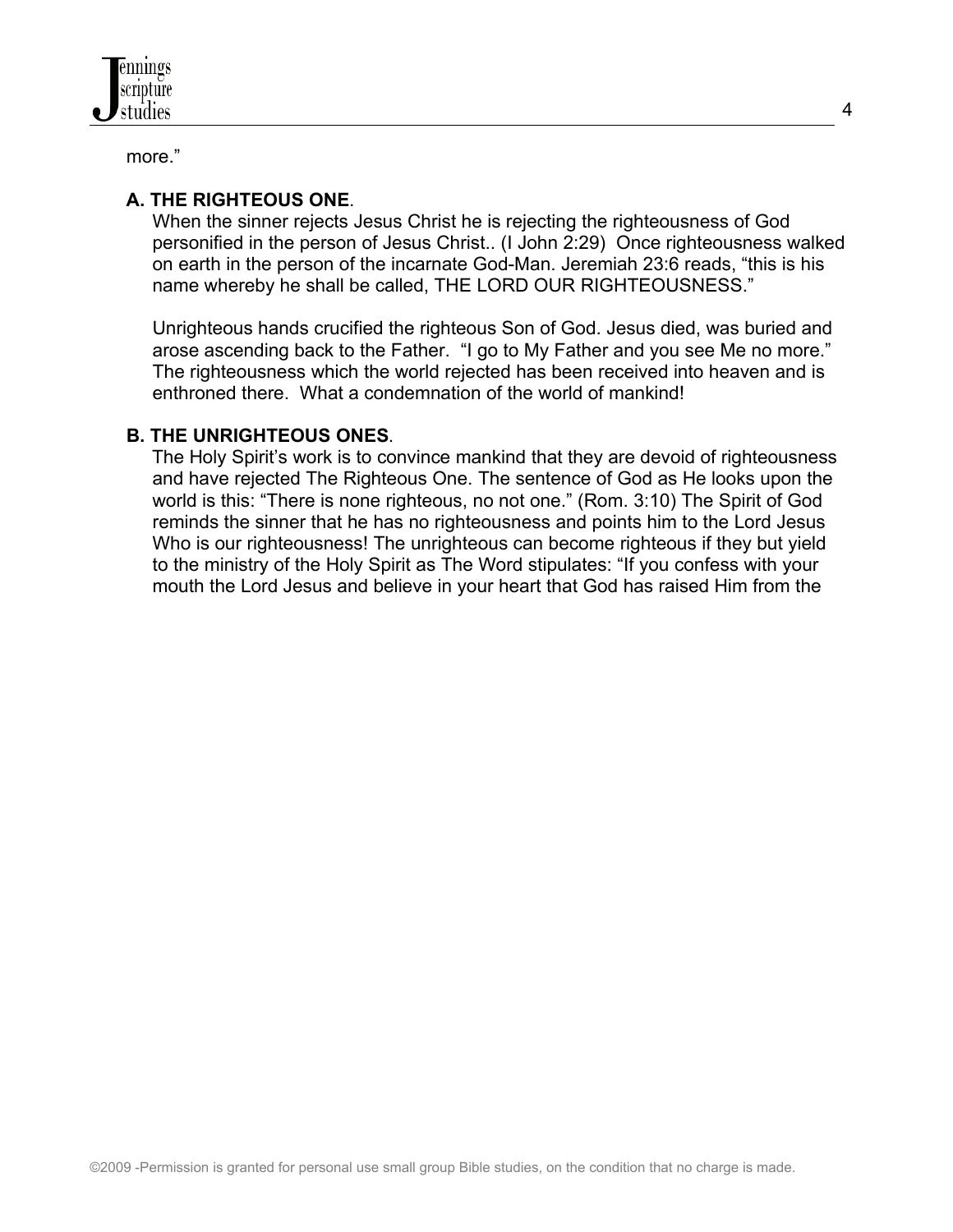dead, you will be saved. For with the heart one believes unto righteousness*,* and with the mouth confession is made unto salvation." (Romans 10:9-10) Then, "He is made unto us righteousness." (I Cor. 1:30)

There are 3 garments that mankind wears in God's sight:

- Fig leaves of self-righteousness Adam & Eve made them;
- Filthy rags of unrighteousness "our righteousnesses are as filthy rags." (Isa.64:6);
- Fine Linen of His righteousness "And to her it was granted to be arrayed in fine linen, clean and bright, for the fine linen is the righteous acts of the saints." (Rev 19:7-8) Which garment do you wear?

We have seen that the Holy Spirit exposes sin, exalts righteousness and in addition:

## **III. HE EXACTS JUDGMENT**.

 According to Jesus' statement in John 16:11- the Holy Spirit convicts the world "of judgment because the Prince of this world is judged." And v.8 says He comes to "convict the world of judgment."

 For a world that has refused Jesus Christ and has no righteousness of its own, there is but one thing left: *"judgment*" ! Therefore the third convicting work of the Holy Spirit is to drive home to the consciences of mankind the awful fact of an awesome judgment. The question is asked in Heb. 2:3 "How shall we escape if we neglect so great salvation?" Of course, the answer is, "we shall not escape."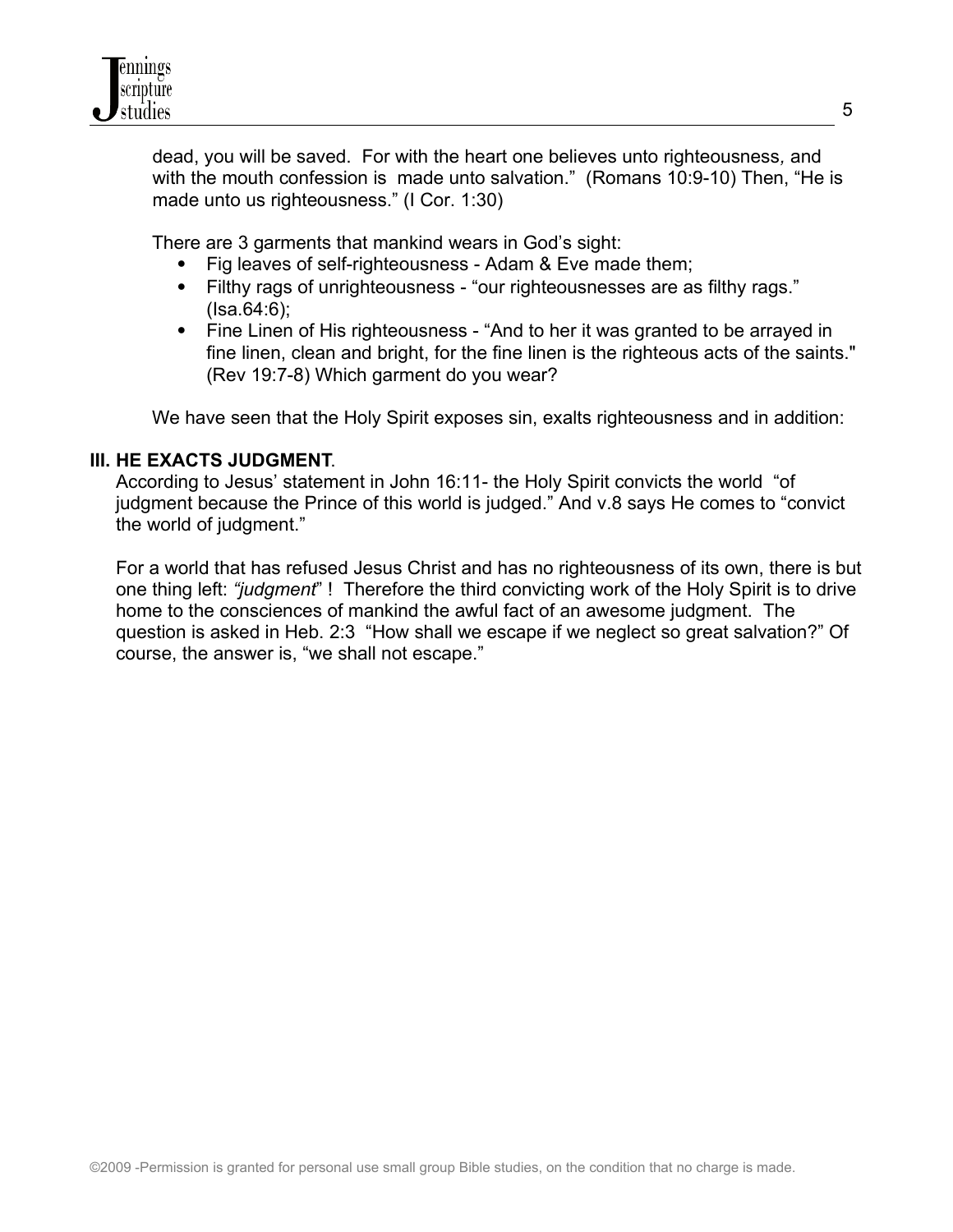

What is the meaning of the words: "because the Prince of this world is judged"?

## **A. THE WORLD'S PRINCE IS JUDGED**. v. 11

The devil is judged because of who he is and because of what he does. What does he do in relation to sinners? 2 Cor 4:4 informs us that: "the god of this age has blinded the minds of those who do not believe."

Do not miss the words, "the Prince of this world *is* judged…." The devil has already been judged. His sentence is yet to be carried out.

### **B. THE WORLD'S PEOPLE ARE JUDGED**.

The point that the Holy Spirit is making is that if the Prince of this world, the devil, has fallen under the judgment of God, how can his subjects escape? Judgment Day is coming! Heb 9:27 *"*And as it is appointed unto men once to die, but after this the judgment."

Some present day ministers of the Word of God have de-emphasized the truth of mankind's sin, guilt and inescapable judgment. Consequently, there is little or no conviction, and the result is that churches are filled with superficial professions of faith and superficial followers of Jesus Christ. In such cases there is little evidence of